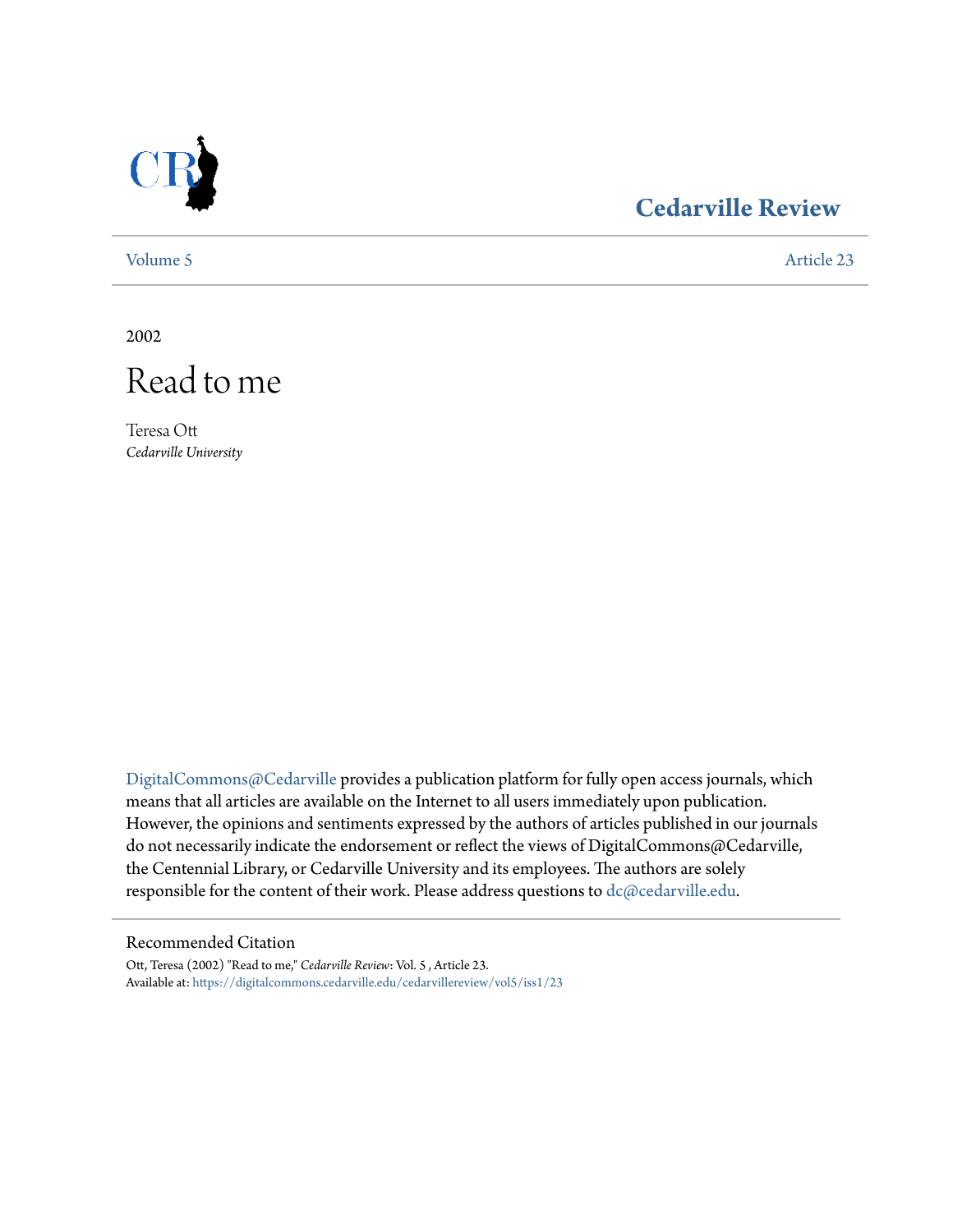# Read to me

Browse the contents of [this issue](https://digitalcommons.cedarville.edu/cedarvillereview/vol5/iss1) of *Cedarville Review*.

### **Keywords**

Poetry

### **Creative Commons License**  $\bigcirc$   $\circ$

This work is licensed under a [Creative Commons Attribution-Noncommercial-No Derivative Works 4.0](http://creativecommons.org/licenses/by-nc-nd/4.0/) [License.](http://creativecommons.org/licenses/by-nc-nd/4.0/)

#### **About the Contributor (Optional)**

Teresa Ott is a junior English major. Teresa enjoys art, entertainment, and editing.

Follow this and additional works at: [https://digitalcommons.cedarville.edu/cedarvillereview](https://digitalcommons.cedarville.edu/cedarvillereview?utm_source=digitalcommons.cedarville.edu%2Fcedarvillereview%2Fvol5%2Fiss1%2F23&utm_medium=PDF&utm_campaign=PDFCoverPages)



Part of the [Poetry Commons](http://network.bepress.com/hgg/discipline/1153?utm_source=digitalcommons.cedarville.edu%2Fcedarvillereview%2Fvol5%2Fiss1%2F23&utm_medium=PDF&utm_campaign=PDFCoverPages)

This poetry is available in Cedarville Review: [https://digitalcommons.cedarville.edu/cedarvillereview/vol5/iss1/23](https://digitalcommons.cedarville.edu/cedarvillereview/vol5/iss1/23?utm_source=digitalcommons.cedarville.edu%2Fcedarvillereview%2Fvol5%2Fiss1%2F23&utm_medium=PDF&utm_campaign=PDFCoverPages)